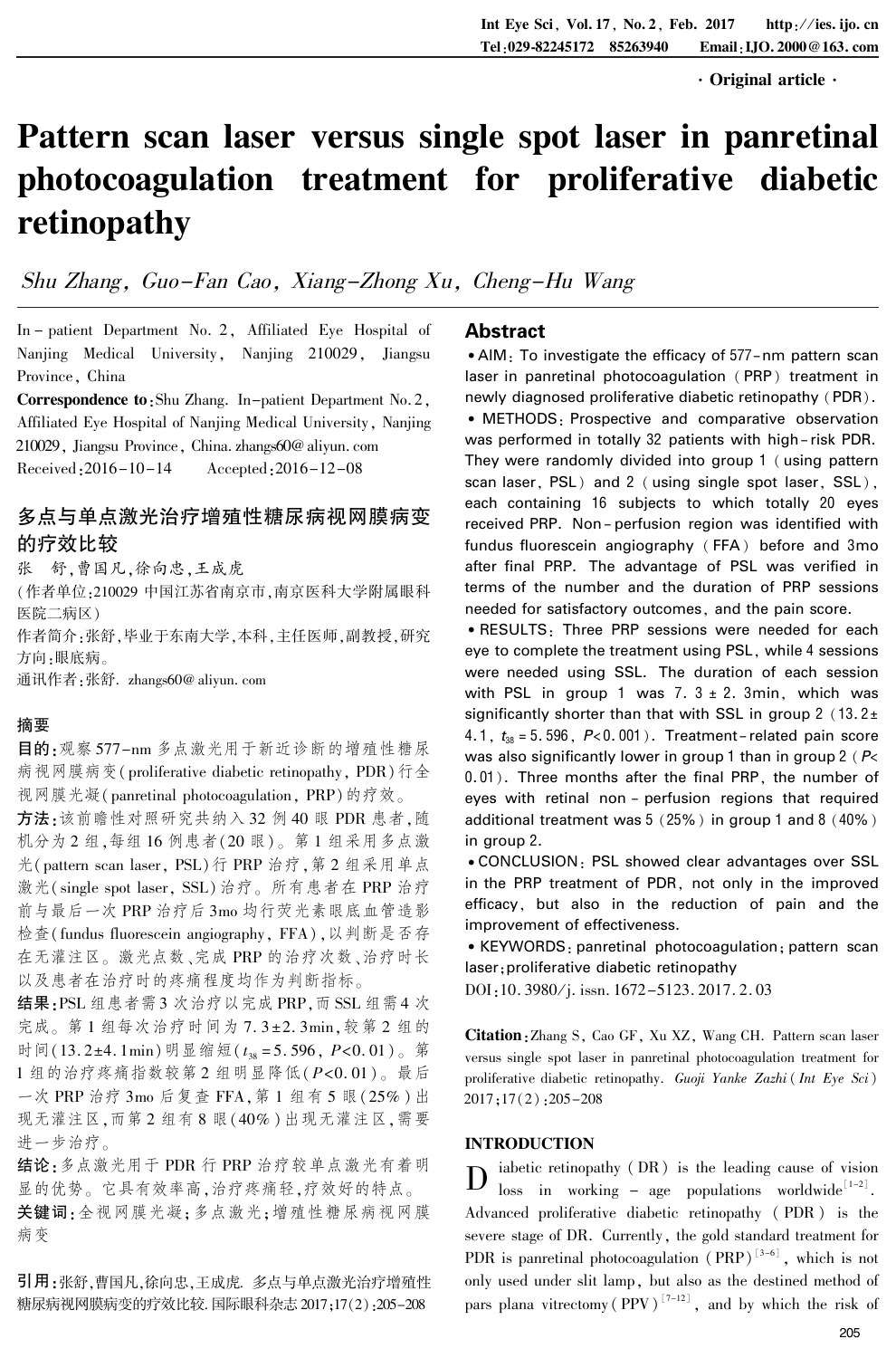severe vision loss can be significantly reduced  $\mathbb{R}^{2-4}$ . The major benefit of PRP therapy is the reduction or cessation of neovascularization, resulting in a decrease of retinal blood flow<sup>[9-13]</sup>. However, the PRP treatment is considered painful, time consuming and needs to be repeated in several  $s$ essions<sup> $\binom{7}{14}$ </sup>. In the present study, we evaluated the advantages of using pattern scan laser (PSL) over the single spot laser ( SSL ) that was used conventionally in PRP therapy.

#### SUBJECTS AND METHODS

Subjects A prospective and comparative study with a between- group design was conducted in the Affiliated Eye Hospital of Nanjing Medical University. Data of PDR treatments were collected between Jan. 2014 and Feb. 2015 from totally 32 newly found patients with high-risk PDR, 16 subjects each randomly (listed in advance by table of random numbers) allocated in group 1 with PSL and in group 2 with SSL. In each group, totally 20 eyes were treated. The subjects in the two groups were matched in age and gender and the duration/history of diabetes (Table 1). The patients all had diabetes ( based on WHO criteria) and were eligible for focal laser treatment as defined by the ETDRS criteria<sup>[15]</sup>.

This study was adhered to the tenets of the Declaration of Helsinki and was approved by the Medical Research Ethics Committee of the Affiliated Eye Hospital of Nanjing Medical University. Written informed consent was obtained from all participants.

**PRP Treatment** A 577-nm laser photocoagulator (Supra Scan, Quantel Medical, France) was employed for PRP with both PSL and SSL. In 18 spot PSL, the major settings of the equipment include power of 450 - 800 mW and duration of 0. 035-0. 050s for each spot of  $200-300 \mu m$ . In the classical SSL, the corresponding settings were power of 250-450 mW and duration of  $0.25-0.30$  s for each spot of  $200-300 \mu m$ . The settings were adjusted in above ranges so that the retinal spots showed moderate whitening immediately after being burned by the laser beam.

The interval between consecutive sessions was 2wk in both groups. Before every following session, visual acuity and macula OCT were examined. If more than 20% drop in visual acuity and/or 20% increases in the thickness of macula was/ were found, the following session would be postponed till these laser induced side reactions alleviated.

Evaluations The evaluations involve several measures. 1) Fundus fluorescein angiography (FFA) test was performed in each patient before and 3mo after the final PRP to verify retinal non-perfusion regions;2) The duration of each session was recorded from the time when the contact lens was placed to the time when it was taken off; 3) The pain score was quantified in ranking by each patient immediately after each session in a way reported previously  $1^{16-17}$ :  $0 =$  no pain,  $1 =$ little pain, 2 = moderate pain, 3 = severe pain. A standard instruction was used in the ranking to avoid bias.

Statistical Analysis The quantitative data are presented as mean  $\pm$  SD. The treatment duration was compared between groups using Student's  $t$ -test. The pain score was compared



Figure 1 A fundus image taken immediately after the first treatment from a group 1 subject. The burned spots show grey to moderate white and spread evenly in lower posterior retina.

Table 1 Pretreatment data of patients

| Patients                    | Group 1        | Group 2         |
|-----------------------------|----------------|-----------------|
| No. of patients (eyes)      | 16(20)         | 16(20)          |
| $M \cdot F$                 | 8.8            | 7.9             |
| Mean age $(a, Mean \pm SD)$ | $46.5 \pm 9.6$ | $50.2 \pm 11.2$ |
| History of diabetes         |                |                 |
| $\leq 10a$                  | 8              | 8               |
| >10a                        | 8              | 8               |

|  |  |  |  | Table 2 Pain scores as indicated by the number of eyes |  |  |  |  |  |
|--|--|--|--|--------------------------------------------------------|--|--|--|--|--|
|--|--|--|--|--------------------------------------------------------|--|--|--|--|--|

| Groups         | Pain scores |    |  |  |  |  |
|----------------|-------------|----|--|--|--|--|
|                |             |    |  |  |  |  |
| Group 1 (eyes) | 10          |    |  |  |  |  |
| Group 2 (eyes) |             | 12 |  |  |  |  |
|                | < 0.01      |    |  |  |  |  |

P values are the results of post-hoc pairwise comparisons (Mann-Whitney Rank Sum Test) between groups.

using ranking comparison (Mann-Whitney Rank Sum Test). Differences are considered significant when  $P<0.01$ .

## **RESULTS**

In group 1 ( PSL group ), three sessions were needed to complete PRP. In each session, approximately 400 spots were burned(18 spots at one shoot), which were spread evenly in lower posterior retina (Figure 1), upper posterior retina, and the third session, peripheral retina and subsidy. In group 2 ( SSL group), four sessions of treatment were needed for each eye, and approximately 250 spots were burned in one of the 4 quarters of fundus in each session: lower nasal + macular temporal, upper temporal, lower temporal, upper nasal respectively. No treatment session was postponed due to the laser induced side reactions.

The duration of each PRP session was  $7.3 \pm 2.4$  min in group 1, which was 44.5% shorter than that of group 2 (13.2 $\pm$ 4. 1min,  $t_{38} = 5.596$ ,  $P < 0.001$ ).

Table 2 showed the ranked pain perception score by the subjects. A rank test ( Mann - Whitney method ) showed significantly less pain in group 1 than in group  $2$  ( $P<0.01$ ). Shown by FFA 3mo after final session of PRP, 5 eyes (25% ) in group 1 were found with retinal non-perfusion regions, and this number was 8 (40% ) in group 2.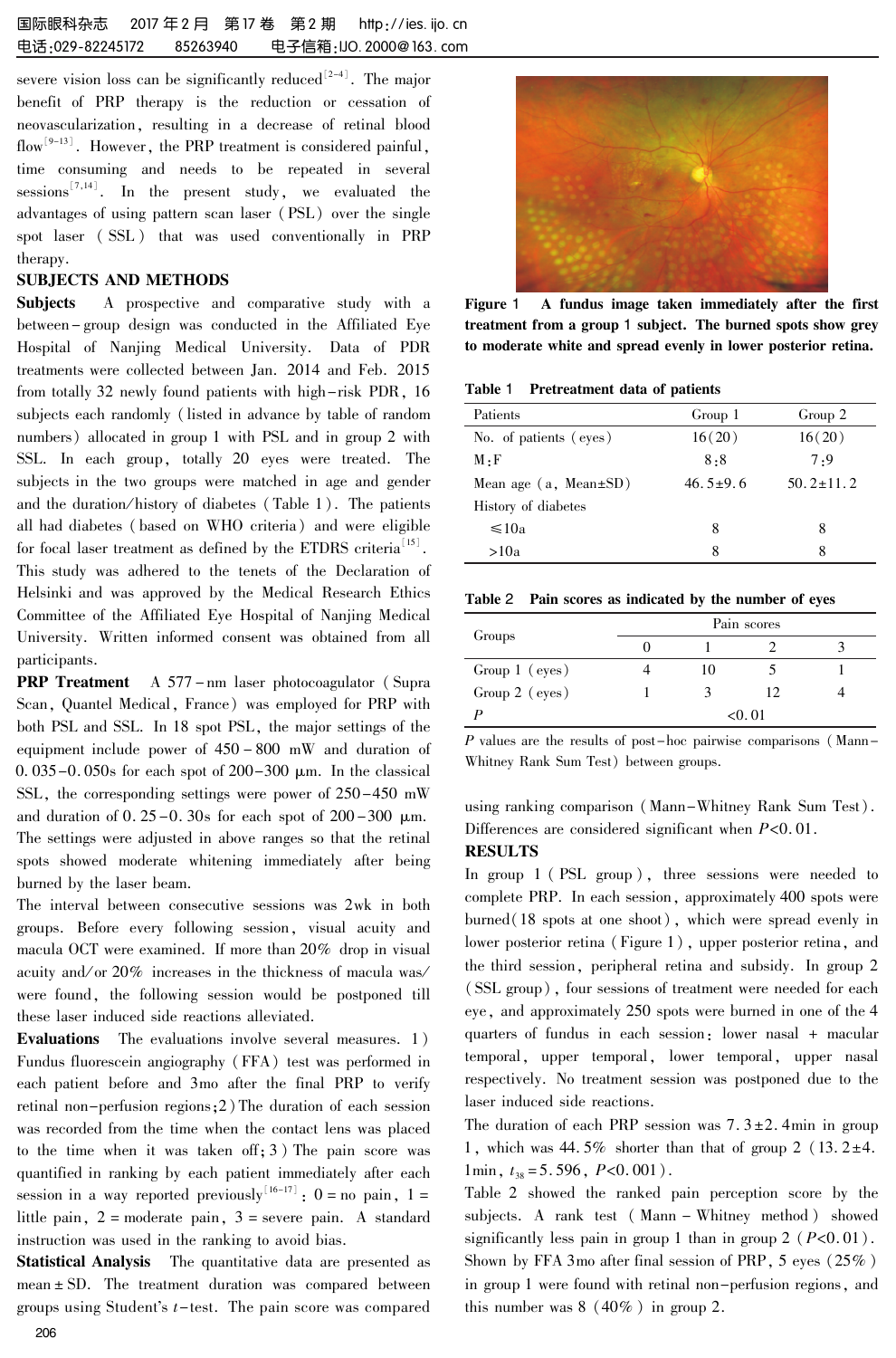#### DISCUSSION

PRP currently is generally acknowledged as the mainstay and gold standard therapy for PDR since the studies on diabetic Retinopathy were published $\int_{0}^{3-6}$ . It is estimated that about 60% PDR patients respond to laser PRP with retinal neovascularization regression within  $3\text{mo}^{\perp^{18}}$ . However, PRP is a destructive procedure, which is time consuming, often painful, and cannot be completed without multiple sessions of treatment. PRP is also often accompanied by a decrease in peripheral visual field and an increase in the risk of macular edema<sup>ted</sup>. In order to minimize the damage, laser spots must be evenly -distributed in each session in which hundreds of spots were burned rapidly over the whole retina. PSL technique was more suitable for this purpose<sup>[12,14,19-22]</sup>. Using this technique, many more spots can be burned in one session. Therefore, fewer sessions are needed. The result of the present study is consistent with that reported by others  $23$ . Furthermore, many more spots were burned in group  $1$  ( $-$ 1200 points/ eye) in a shorter period of time than in group 2 ( -1000 points/ eye). This was because 18 spots were burned in one shoot. Although more spots and larger total area were burned in one session using PSL, no more side reaction was found.

The primary effect of laser treatment is a thermal injury induced at the level of the retinal pigment epithelium (RPE). But concurrent damage to adjacent retinal photoreceptors and choriocapillaris occurs as a result of heat transmission. The evidence of thermal spread from the RPE is shown as the whitening of the retinal, which is taken as the index of successful laser burn. This damage may result in macular edema which could induce loss of central vision, decreased contrast sensitivity and reduced visual fields  $\binom{17-18,24-27}{1}$ . In conventional PRP using SSL, laser pulse duration is 0. 25 - 0.30s, which is much longer than the duration in PSL. Such long pulse duration is needed in order to produce visible whitening on the isolated spot. On the other hand, the effective burning can be achieved with shorter duration in PSL, in which 18 spots were burned in a close neighborhood. This makes it possible to reduce the pulse duration  $28-29$ .

The shorter duration likely confines the damage to the RPE/ choroid melanin granules. It has been shown that laser exposure of shorter duration affects mainly the RPE, and with little or no damage on the photoreceptors or choriocapillaris. In addition, the heat affected area in each spot would also be reduced when short duration is used. This is accompanied by reduced inflammatory cytokines in retina as compared with the results of long pulse duration in  $SSL<sup>[28]</sup>$ . The shorter duration for each treatment and the less damage of the tissues around RPE are likely the reason for the low pain score in group 1.

Related to the larger number of spots burned in PSL, the treatment was extended to more peripheral area of retina. This appears to be beneficial in neovascularization clear - up and regression. Correspondingly, a longer lasting of the treatment effect using PSL was supported by less reoccurrence of nonperfusion region that required additional treatment in this group.

Although different laser beams, such as that with 532 - nm wavelength, had been used in PSL, here, we chose the 577 nm yellow laser beam, which was proved to be more effective than other available lasers  $\left[30-31\right]$ .

Several limitations exist in the present study, including an overall small sample size. We recommend further studies including a randomized treatment trial to make a clear comparison across different methods of PRP.

In conclusion, the present study demonstrated the advantage of 577-nm pattern scan laser on the management of patients with PDR over conventional single spot laser PRP. The evidence supports the choice of the pattern scan laser substitute to replace single spot laser in future.

#### **REFERENCES**

1 Chew EY, Kim J, Coleman HR, Aiello LP, Fish G, Ip M, Haller JA, Figueroa M, Martin D, Callanan D, Avery R, Hammel K, Thompson  $DJ$ , Ferris FL,  $3<sup>nd</sup>$ . Preliminary assessment of celecoxib and microdiode pulse laser treatment of diabetic macular edema. Retina 2010;30(3): 459-467

2 Jung JJ, Gallego-Pinazo R, Lleo-Perez A, Huz JI, Barbazetto IA. NAVILAS laser system focal laser treatment for diabetic macular edema one year results of a case series. Open Ophthalmol J 2013;7:48-53

3 Tapp RJ, Svoboda J, Fredericks B, Jackson AJ, Taylor HR. Retinal photography screening programs to prevent vision loss from diabetic retinopathy in rural and urban Australia: a review. Ophthalmic Epidemiol 2015;22(1):52-59

4 Demers - Turco P. Providing timely and ongoing vision rehabilitation services for the diabetic patient with irreversible vision loss from diabetic retinopathy. *J Am Optom Assoc* 1999;70(1):49-62

5 Sinawat S, Rattanapakorn T, Sanguansak T, Yospaiboon Y, Sinawat S. Intravitreal bevacizumab for proliferative diabetic retinopathy with new dense vitreous hemorrhage after full panretinal photocoagulation. Eye  $(Lond)$  2013;27(12):1391-1396

6 Early photocoagulation for diabetic retinopathy. ETDRS report number 9. Early Treatment Diabetic Retinopathy Study Research Group. Ophthalmology 1991;98(5 Suppl):766-785

7 Avitabile T, Bonfiglio V, Castiglione F, Castaing M, Contarino F, Mistretta A. Severe proliferative diabetic retinopathy treated with vitrectomy or panretinal photocoagulation: a monocenter randomized controlled clinical trial. Can J Ophthalmol 2011;46(4):345-351

8 Gurelik G, Coney JM, Zakov ZN. Binocular indirect panretinal laser photocoagulation for the treatment of proliferative diabetic retinopathy. Ophthalmic Surg Lasers Imaging 2004;35(2):94-102

9 Yang CM. Surgical treatment for severe diabetic macular edema with massive hard exudates. Retina  $2000;20(2):121-125$ 

10 Zhu Y, Zhang T, Wang K, Xu G, Huang X. Changes in choroidal thickness after panretinal photocoagulation in patients with type 2 diabetes. Retina 2015:35(4):695-703

11 Flynn HW, Jr. , Chew EY, Simons BD, Barton FB, Remaley NA, Ferris FL,  $3<sup>rd</sup>$ . Pars plana vitrectomy in the Early Treatment Diabetic Retinopathy Study. ETDRS report number 17. The Early Treatment Diabetic Retinopathy Study Research Group. Ophthalmology 1992; 99  $(9):1351-1357$ 

12 Alasil T, Waheed NK. Pan retinal photocoagulation for proliferative diabetic retinopathy: pattern scan laser versus argon laser. Curr Opin Ophthalmol 2014;25(3):164-170

13 Zhu Y, Zhang T, Wang KY, Xu GZ. Prognostic value of multifocal electroretinography and optical coherence tomography in eyes undergoing panretinal photocoagulation for diabetic retinopathy. Invest Ophthalmol Vis Sci 2014;55(10):6358-6364

14 Chappelow AV, Tan K, Waheed NK, Kaiser PK. Panretinal